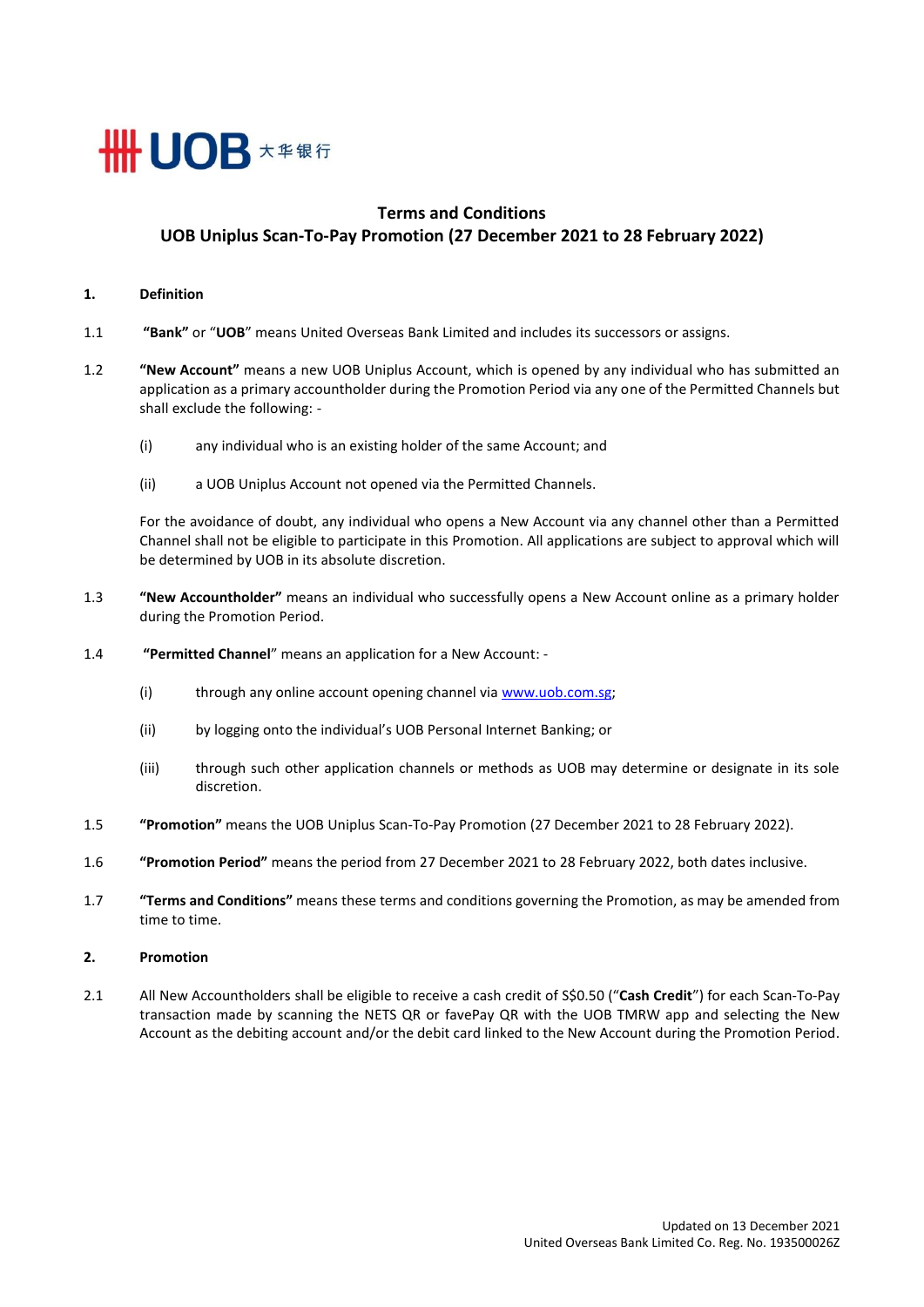2.2 The Cash Credit will be credited directly into your New Account by the dates stipulated in the table below (or such other date as UOB may determine in its sole discretion): -

| <b>Transactions period</b>           | Cash Credit will be credited by |
|--------------------------------------|---------------------------------|
| 27 December 2021 to 31 December 2021 | 28 February 2022                |
| 1 January 2022 to 31 January 2022    | 31 March 2022                   |
| 1 February 2022 to 28 February 2022  | 30 April 2022                   |

### **3. Young Adult Welcome Offer**

- <span id="page-1-0"></span>3.1 If you satisfy all of the following conditions, you will also receive a one-time cash credit of S\$20 ("**Reward**") as a welcome to your coming of age if you submit the application for the New Account via <https://www.uob.com.sg/personal/save/tertiary/ownyourlife.html> during the Promotion Period: -
	- (i) you are at least 16 years of age and not more than 24 years of age (i.e. based on your birth date);
	- (ii) you do not hold any UOB product (i.e. you are a new customer of UOB); and
	- (iii) you must not have held and/or closed a UOB product in the 12-month period prior to the commencement of the Promotion Period.
- 3.2 The Reward is awarded on a first-come-first-served basis, whilst stock last, to the first 2,150 customers who satisfy all of the conditions in Claus[e 3.1 above](#page-1-0) and their applications for the New Account are approved during the Promotion Period. UOB shall not be required to update or notify any person regarding the availability of the Reward.
- 3.3 The Reward will be credited directly into your Account by the dates stipulated in the table below (or such other date as UOB may determine in its sole discretion): -

| New Account opening period           | Reward will be credited by |
|--------------------------------------|----------------------------|
| 27 December 2021 to 31 December 2021 | 28 February 2022           |
| 1 January 2022 to 31 January 2022    | 31 March 2022              |
| 1 February 2022 to 28 February 2022  | 30 April 2022              |

## **4. Cash Credit and/or Reward**

- 4.1 Your New Account must be in good standing at all times as determined by UOB at its sole discretion. If your New Account is delinquent, voluntarily or involuntarily closed or terminated or suspended for any reasons whatsoever before the Cash Credit and/or Reward is credited to your New Account, the Cash Credit and/or Reward shall be forfeited.
- 4.2 UOB reserves the right to substitute the Cash Credit and/or Reward with any item of equivalent or similar value, without prior notice or reason or being liable to any person.

## **5. Withdrawals / Closure of Account**

- 5.1 An early account closure fee of S\$30 is payable if any New Account is closed within six (6) months from the opening date of the New Account.
- 5.2 If Account is closed within 9 months from the opening date of the New Account, the Bank shall be entitled to forfeit and/or reclaim your Cash Credit and/or Reward or charge to and debit an amount equal to the value of the Cash Credit and/or Reward from any of your accounts with UOB without prior notice to you. If the monies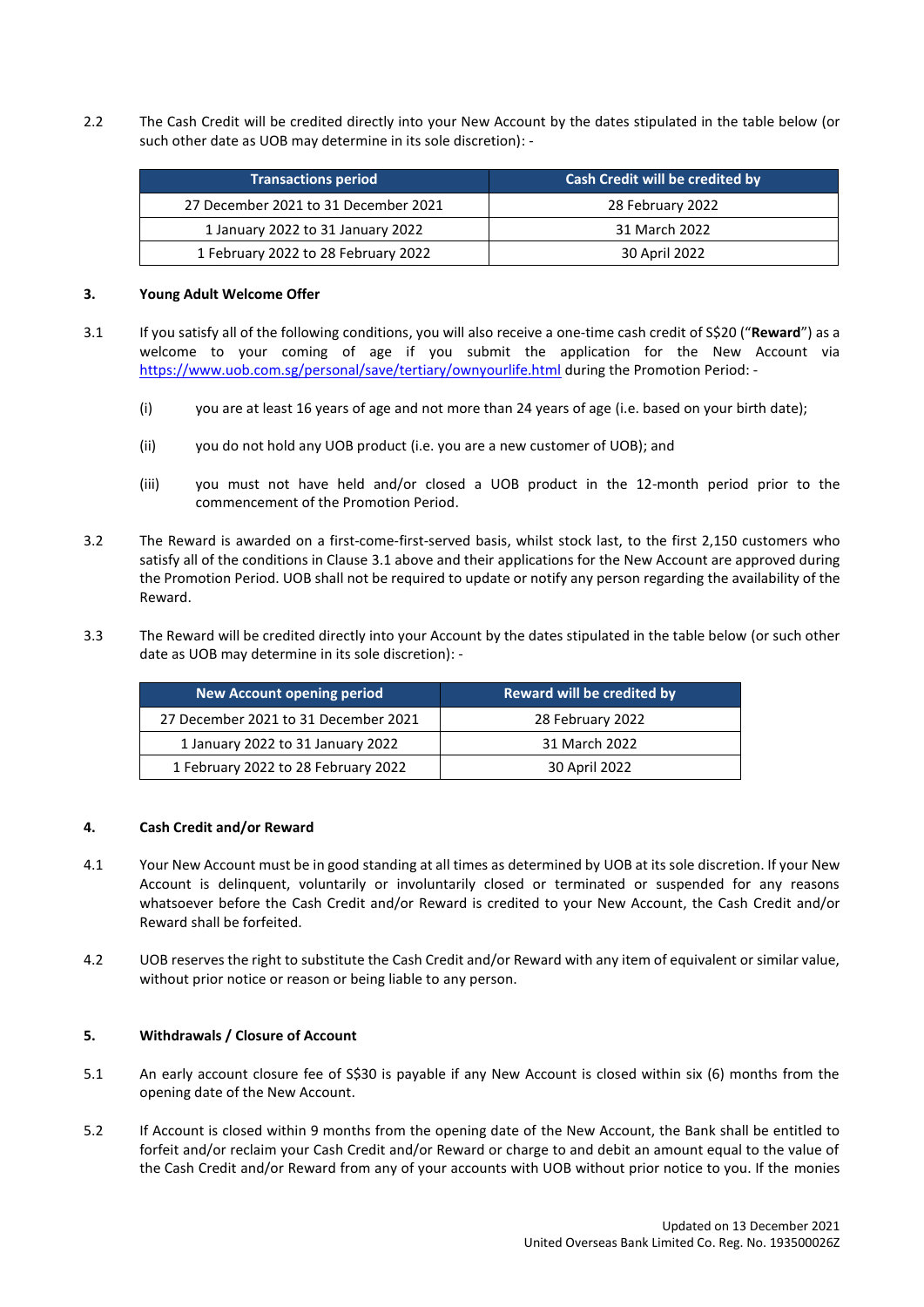standing to the credit of your accounts are insufficient to reimburse UOB, you shall immediately reimburse UOB for the value of the Cash Credit and/or Reward through such means as UOB may determine in its sole discretion.

## **6. General**

- 6.1 You shall be solely responsible for ensuring that you maintain sufficient funds in your New Account to meet all your financial commitments. You shall continue to be liable for all associated charges arising from any unsuccessful processing of cheques, GIRO deductions or any other payment instructions, whether due to insufficient available funds in your New Account or otherwise.
- 6.2 The following persons shall not be eligible to participate in the Promotion:
	- (i) any individual who is an existing secondary holder of an Account or who has successfully opened an Account as a secondary holder of an Account during the Promotion Period;
	- (ii) individuals whose UOB account(s) is/are voluntarily or involuntarily suspended, cancelled, closed or terminated at any time;
	- (iii) individuals whose UOB account(s) is/are not active, valid, subsisting or in good standing or delinquent or unsatisfactorily conducted as may be determined by UOB at its sole discretion;
	- (iv) individuals who are mentally unsound, facing legal incapacity or are incapable of handling their affairs, deceased, insolvent, bankrupt or have any legal proceedings (or any threat) of any nature instituted against them; or
	- (v) anyone whom UOB may decide to exclude, at its sole discretion, without any reason or prior notice at any time.
- 6.3 UOB will not be liable or responsible for any injury, loss or damage whatsoever or for any charge, cost or expense of any kind whatsoever suffered or incurred as a result of or in connection with your participation in this Promotion. Without limiting the foregoing, UOB will not be liable or responsible for any undelivered, misdirected, corrupted, lost or delayed text, transmission or transaction or any delay or failure in posting any transaction, howsoever caused.
- 6.4 UOB has the absolute right and unfettered discretion to make decisions on all matters relating to or in connection with the Promotion, including but not limited to the determination of whether you have met all the requirements of the Promotion. UOB's decisions shall be final, conclusive and binding and no payment or compensation will be given. UOB shall not be obliged to give any reason or prior notice or enter into any correspondence with any person on any matter or decision relating to the Promotion.
- 6.5 If UOB determines that you are ineligible to participate in this Promotion or to receive the Cash Credit and/or Reward, UOB may in its sole discretion forfeit the Cash Credit and/or Reward, reclaim the Cash Credit and/or Reward or charge to and debit an amount equal to the value of the Cash Credit and/or Reward from any of your accounts with UOB without prior notice to you. If the monies standing to the credit of your accounts are insufficient to reimburse UOB, you shall immediately reimburse UOB for the value of the Cash Credit and/or Reward through such means as UOB may determine in its sole discretion.
- 6.6 The Terms and Conditions shall be read in conjunction with the Bank's prevailing Terms and Conditions Governing Accounts and Services (Individual Customers) and any other terms that may be relevant in connection with this Promotion (collectively the "**Standard Terms**"). In the event of any inconsistency between (i) the Terms and Conditions and the Standard Terms, the Terms and Conditions shall prevail to the extent of such inconsistency; and (ii) the Terms and Conditions and any advertising, promotional, publicity, brochure, marketing or other materials relating to or in connection with the Promotion, the Terms and Conditions shall prevail to the extent that such discrepancy relates to this Promotion.
- 6.7 UOB may, at any time and at its discretion terminate the Promotion and/or amend any of the Terms and Conditions, and all persons shall be bound by such amendments.